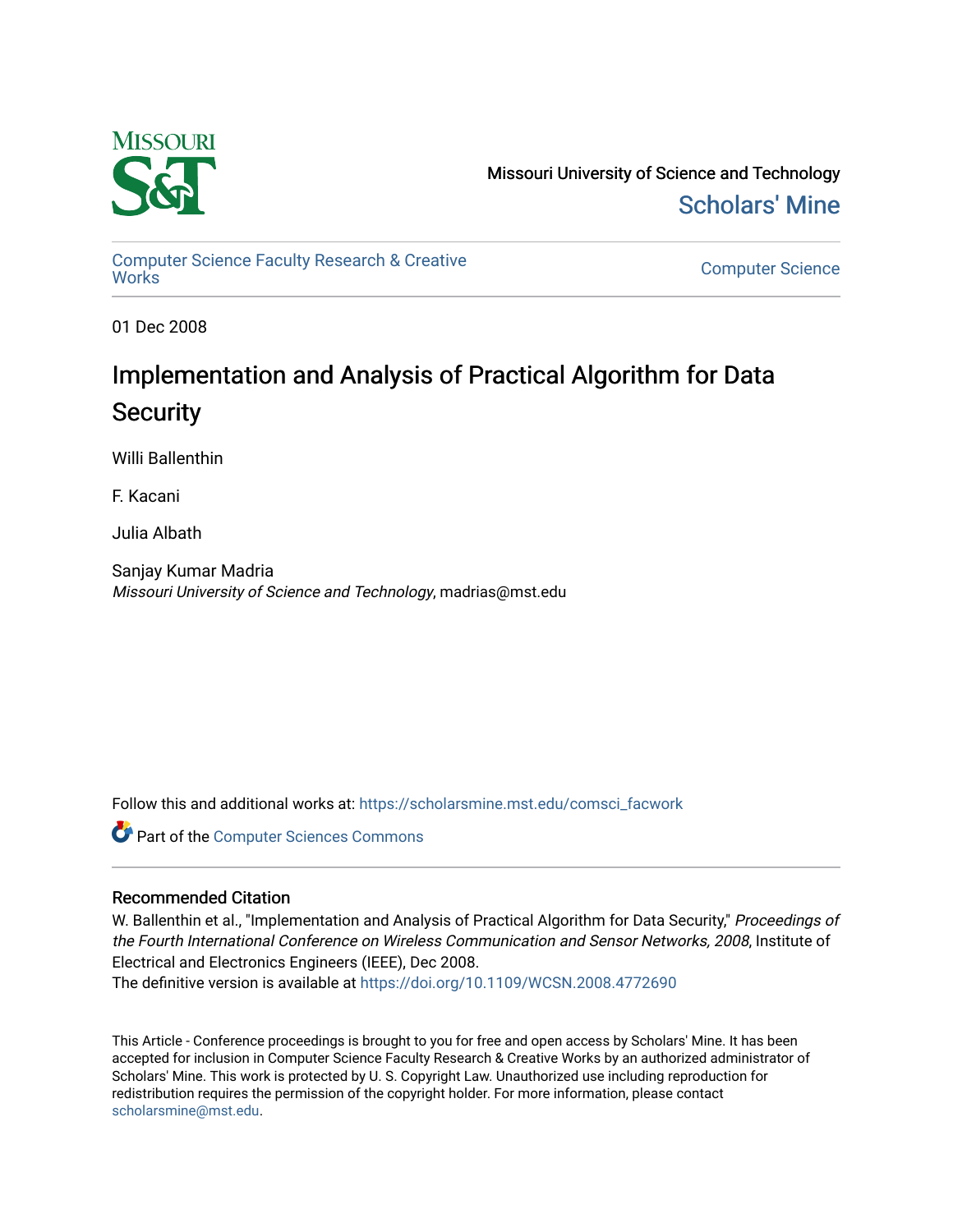# Implementation and Analysis of Practical Algorithm for Data Security

Willi Ballenthin, Foti Kacani, Julia Albath and Sanjay Madria

Department of Computer Science, Missouri University of Science and Technology, Rolla, MO 65401

madrias@mst.edu

In this paper, we present a complete implementation of the Practical Algorithm for Data Security (PADS) proposed by Albath et al., an end-to-end security scheme employing symmetric key encryption. The implementation takes full advantage of the modular design of the TinyOS environment. The simplicity of the algorithm allows for efficient implementation in hardware, a requirement for resource constrained devices. The protocol adds only four bytes of data per packet, on par with industry standards. Simulation and empirical results of the scheme are also provided. The analysis shows that the Practical Algorithm for Data Security is superior to standard security schemes.

# I. **INTRODUCTION**

A wireless sensor network (WSN) is a system of independent devices able to collaborate via radio on a set of common tasks that often includes sensing local environmental variables. Sensors, or motes, are provided with a limited computing capacity in addition to a radio communication stack. A network of such nodes is commonly used to measure variables such as temperature, barometric pressure, sunlight intensity, acoustic noise, seismic activity, and local acceleration. The Mica2 sensors [1] developed by Crossbow Technology is an extendable sensing device often employed in WSNs. It features an 8MHz processor along with 128 kilobytes of program memory and 4 kilobytes of random access memory. Its radio stack is well suited for local two way communication and supports a bandwidth of nearly 40 kilobits per second (see table 1). The authors in [2] enumerate a number of WSN applications such as terrain surveillance, troop monitoring, forest fire or flood detection, sructural monitoring (i.e. bridges), habitat monitoring [3], tele-monitoring of physiological data of patients, tracking of doctors, nurses, and patients in a care center among others.

Power efficiency is a prime design consideration both at the hardware level (processor, radio, memory usage) and software level (instruction count, memory footprint, radio utilization). The network lifetime, being the life expectancy of the network as a whole, is used as a network power indicator. Network lifetime maximization involves several aspects such as efficient routing and data aggregation. Hence, researchers are looking into scavenging or harvesting available energy from the environment [4].

Routing [5,6] is one of the main components of WSN, as in any type of network. Routing algorithms need to be computationally efficient and power aware in order to meet the network constraints. Often, however, selecting the shortest path does not result in reduced network lifetime. Hence, routing algorithms which account for sub-optimal paths need to be considered [7]. In-network aggregation, the fusion of data from different sources promises to increase network lifetime [8]. As shown in Figure 1, data from the lower levels is combined at the higher levels. This approach results in reduced overhead of packet exchanges throughout the network while ultimately communicating the same effective information.

A well designed sensor network is built with long term goals in mind. Often times a limited opportunity exists in which to deploy any sort of network and the initial setup must be maintained throughout measurements. For example, a network deployed on the seafloor by a research vessel is not easily modified, yet may be expected to collect data for each season. Resiliency and durability in hostile environments is often accomplished by over-saturating the test bed with sensors. A WSN must be a self organizing structure, so as the topology of the network changes, connections remain wherever possible. As motes begin to fail, others are expected to step up and fill in. Similarly, some devices may be programmed to wake up late in the life of a network in order to extend its life. An ideal implementation might take into account of battery power and expected lifetime of each node to maximize dependability.

Table 1: Mica Specs

| Table 1. IVIICa Specs             |                |  |
|-----------------------------------|----------------|--|
| Processor Speed                   | 7.37 MHz       |  |
| Program Flash Memory              | 128 Kilobytes  |  |
| <b>EEPROM Storage</b>             | 4 Kilobytes    |  |
| Radio Frequency                   | 869 or 916 MHz |  |
| Maximum Data Rate                 | 38.4 Kbaud     |  |
| <b>Maximum Transmission Range</b> | 500 feet       |  |
| <b>Processor Current Draw</b>     | Active 8 ma    |  |
|                                   | Sleep < 15uA   |  |
| Radio Current Draw                | Transmit 27 mA |  |
|                                   | Receive 10 mA  |  |
|                                   | Sleep < 15uA   |  |



Figure 1: Simple network

Security is another important aspect and its development has enhanced widespread adoption of WSNs. The challenge is two-fold; on one hand, security in the sense of data integrity, confidentiality, and availability, needs to be provided; on the other hand, the power resources of the device and network as a whole are extremely limited. Data integrity is a security feature in which a message sent at one end of the communication channel is guaranteed to be the same message received – imagine that a malicious attacker may attempt to modify transmitted data, but each tampered packet is rejected at reception. If a message cannot be understood by an attacker then the message is said to be confidential. Here, the content of such messages are known only by the sender and the recipient. Finally, availability requires that a message can be transmitted anytime, anywhere, independent of a system. All the three aforementioned characteristics of data communication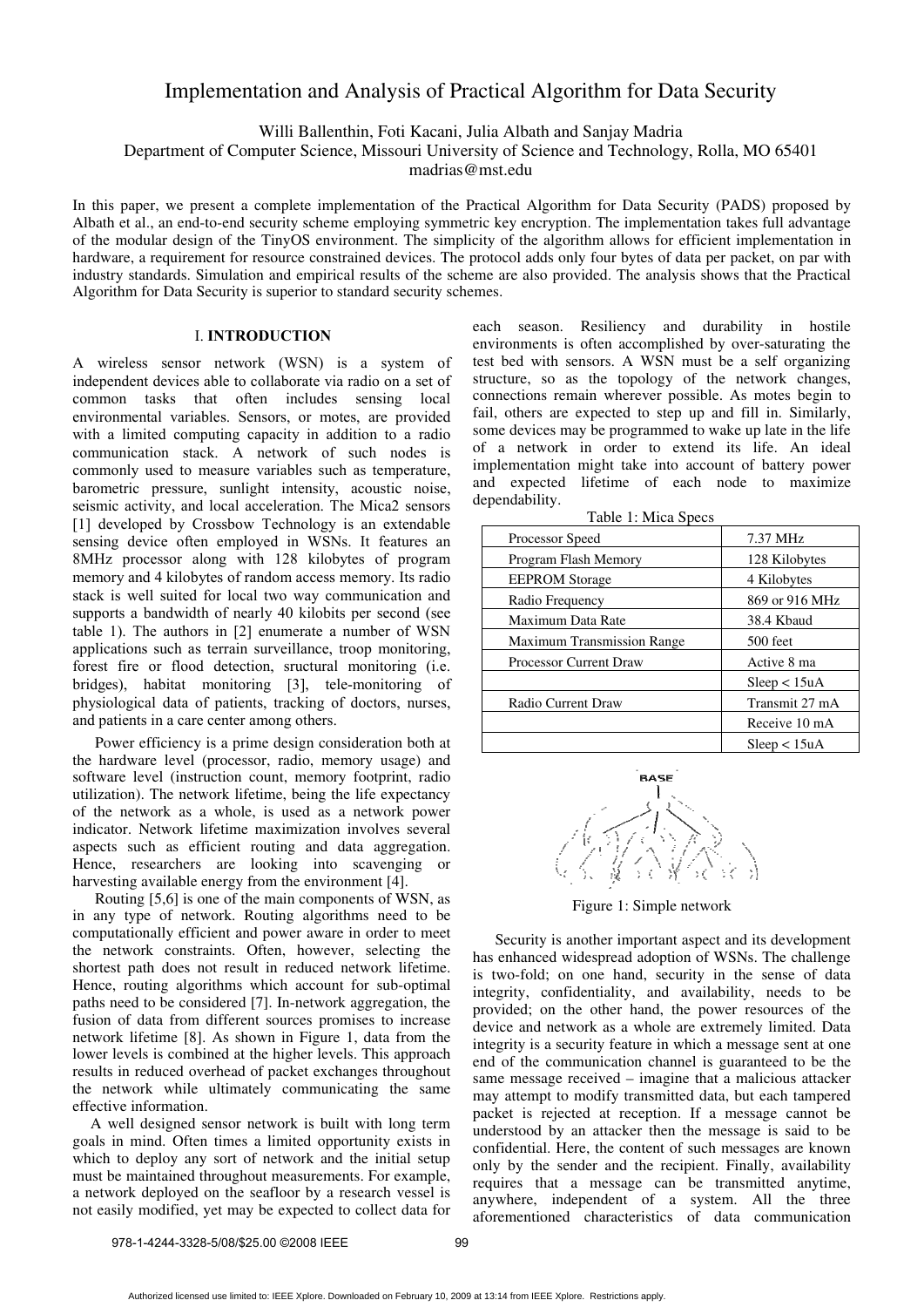introduce a significant overhead into wireless sensor networks; the greater the overhead, the shorter the network lifetime.

#### **1.1. BACKGROUND**

Security paradigms fall under two major categories: public key based encryption and symmetric key encryption [9]. Symmetric key encryption is based on two principles: a strong cryptographic algorithm and a secret key shared for encryption and decryption. A strong cryptographic system implies that adversaries with knowledge of the cipher text and/or the plain text must not be able to deduce the algorithm being used or its' key. Symmetric key cryptosystems can be subdivided into two broad categories: block ciphers and stream ciphers [10]. A block cipher is a cipher in which the block of plaintext is treated as a whole to produce a block of cipher text of equal length. A stream cipher is similar to a block cipher; however the cryptographic algorithm is applied one bit or one byte at a time. The Vernam cipher is a classical encryption scheme, in which the key is bitwise XORed with the plaintext.

Security schemes can employ two different network approaches end to end encryption and hop by hop encryption as shown in Figure 2a & 2b). End to end security is shown in Figure 2a and performs just two securing functions: encryption of the plaintext at the sender and its decryption at the final destination. This protects sensitive data from sniffing by any intermediary node, trusted or no trusted. In order for this approach to be feasible, the header information such as the routing protocol type and the destination address should not be encrypted. This way, the packets can be directly forwarded to the next nodes.

Unlike an end to end scheme, a hop by hop protocol (as shown in Figure 2b) performs encryption and decryption for each hop along the route. From a security standpoint, hop by hop is more secure when the authenticity of nodes can  $b\hat{z}$ . assumed. However, when physical security of nodes cannos. be assured, end to end protocols might be a mord. appropriate.

TinySec [11] is a fully-implemented, link layer security architecture for WSN which is natively supported in TinyOS platform [12]. It is built upon existing primitives such as the Message Authentication Code (MAC), a cryptographically secure checksum appended at the end of a message. It also utilizes initialization vectors (IV) with periodic updates for semantic security—in other words, encrypting the sams, plain text two times yields two different cipher texts. TinySec provides both researchers and application developers with an extensible research platform whose impact on bandwidth, latency, and power is limited. The encryption protocol used in TinySec is a cipher block chaining (CBC) scheme. CBC was designed to be used with IVs to provide semantic security [9]; to produce the first block of cipher text, the IV is XORed with the first block of plaintext, while for the decryption process, and the IV is XORed with the first block of the output of the decryption. The block cipher used was RC5 and Skipjack. Enabling TinySec in TinyOS platforms can be done by setting a parameter during compile time. TinySec provides two options: an authentication-only mode, which is the default mode, and an encryption with authentication mode.

The authors in [13] present a Secure Network Encryption Protocol (SNEP). SNEP gives data integrity through data authentication, protection against replay messages, and data freshness. SNEP has communication overheads of 8 bytes per message. In addition, each end of the communication pair keeps track of a counter, used for identifying double packets. The implementation of the protocol is based on one single block cipher. The code space is reduced by utilizing the same functions for encryption and decryption; a one time pad, based on the counter state, is XORed with the plaintext or the cipher text. A message authentication code, computed per packet, is used to check for authentication and integrity of the message.



**2.** Figure 2a & 2b: Security approaches

#### **4. 1.2. PROBLEM DEFINITION**

**5.** In communication systems, security remains one of the prime challenges, particularly as personal or sensitive information becomes more widely accessible. Traditional security approaches cannot be directly applied to WSN as the inherent constraints of sensors devices prohibit computationally intensive algorithms. New approaches, therefore, need to be implemented.

Furthermore, WSNs experience vastly different challenges than large-scale wired networks. Eavesdropping is as easy as turning on a radio receiver, while message packets are often implemented as extremely small and simple structures. The lives of soldiers on a battlefield depend on a wireless security that can combine real time accessibility with sufficient privacy. Tradeoffs between power consumption and complexity yield a great range of possible protocols, at times leaving appropriate choices obscured. Without a doubt security schemes optimized for wireless sensor networks have not been fully developed. Current techniques face weaknesses in certain situations, as aggregation or routing aspects prevent top efficiency. It is our belief that further exploration in this field can produce solutions better suited to modern sensor networks.

#### **II. PRACTICAL ALGORITHM FOR DATA**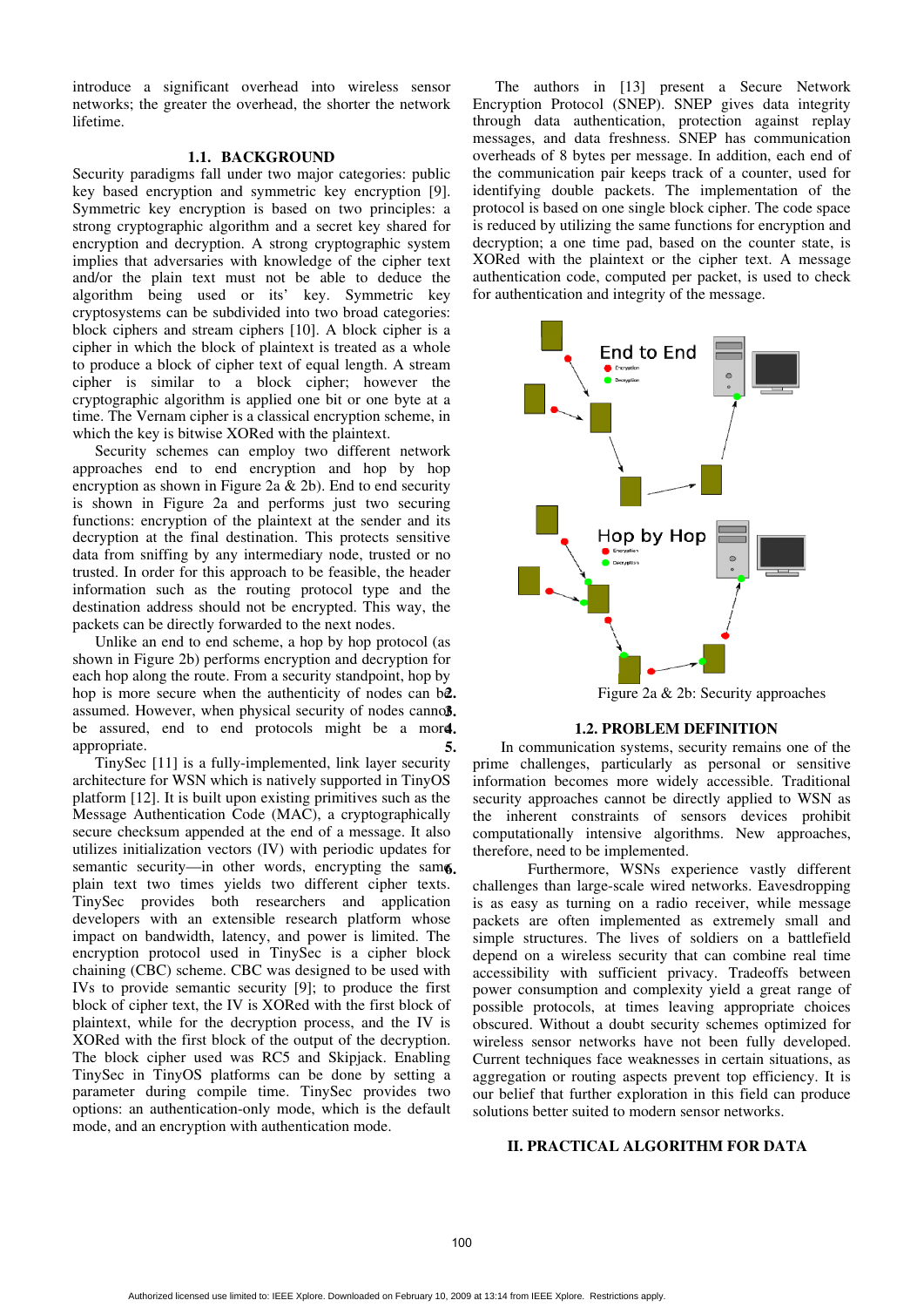# **SECURITY**

In [14], Albath et al. propose the Practical Algorithm for Data Security (PADS), an end-to-end security scheme based on one time padding. The authors of the PADS technique suggest that the scheme is well suited to wireless sensor networks, and expect an implementation to provide a strong alternative to the industry standard TinySec in certain cases. This paper presents an implementation of the PADS algorithm, as well as empirical data gathered in a number of test environments. The following section provides an overview of the proposed scheme and a summary of the design methodology implemented.

# **2.1 OUR APPROACH**

We provide an analysis of the scheme in order to demonstrate the fitness of this algorithm. At the core of the PADS algorithm is a one time pad (OTP) scheme organized between individual sensors and their respective base stations; the OTP provides both confidentiality and privacy required in many hostile environments.

A one time pad security scheme is a method of encrypting some plain text by combining it with a key, also known as a pad. The pad is generated randomly beforehand, and transforms each element of the plaintext independently. Because the plaintext is not transformed as a unit, as with a block cipher, any subset of the cipher text can yield no information about the plaintext. To an eavesdropper, a three letter cipher text may correspond to any conceivable three letter plaintext. In other words, once the plaintext has been encrypted with a truly random pad, no information besides its length can be determined. For this reason, a well one time executed application is considered perfectly secure.

A critical caveat remains, however, and is directly related to the true randomness of the pad key. Ideally, each pad key should not be used more than once. Repetitions or patterns present within the pad is a critical security flaw, and renders the scheme nearly useless. The proposed approach circumvents this issue by emulating random pad key generation as a function of MAC, data, and time.

The computations involved in encrypting and decrypting with a one time pad are considered relatively simple and can be achieved using bit level operations natively provided by modern processors. While industry standard protocols such as Diffie-Hellman and ElGamal [15] cryptography rely on exponentiation and the factoring large numbers, the application of a pad can be carried out though a byte by byte addition, or even bit by bit exclusive or(XOR) operation. It is this efficient, yet powerful, transformation that makes a onetime pad solution desirable for WSNs.

However, due to the secret key nature of a one time pad based system, and the fact that the pad must be at least the length of plaintext, the gains in computation are apparently lost in memory requirements. Both the remote sensor and base station must share the key, yet also remain functional as the network is scaled up or downwards. It would be infeasible to preload a wireless sensor with a pad long enough to encrypt all transmissions over a multiyear deployment. Furthermore, the requirements of the base station would grow at least linearly with the network size.

The PADS algorithm is proposed to solve this dilemma by requiring only an initialization vector (IV) at compile time, and diverting the key generation phase until just before transmission time. The OTP is then composed by feeding a time variant key and message dependent values into a pseudorandom number generator, and applying the resulting

values. By optimally selecting the time variant key period based on message transmission frequency, an application can expect a high degree of randomness, and therefore security.

Despite the apparent advances in message encryption, the PADS protocol is unproven in wireless sensors. WSN performance depends on a number of factors beyond memory requirements, and small changes in protocols may chaotically affect network efficiency as information is routed from node to node. This paper aims to analyze performance, benefits, and tradeoffs of the PADS algorithm. The results will be compared with two other cases: when no security is present, and when another security protocol is enabled, namely TinySec. The first step involved implementing a portable PADS component in the spirit of the TinyOS operating system. This yielded a component that seamlessly interfaces between the application and routing layers. This design methodology encapsulates all the features of PADS in one component; no external knowledge of routing or the application is required for the PADS algorithm to function.

By providing a well designed implementation, subsequent analysis was able to focus on near real life applications and deployment. The focus of our simulation and empirical results is: memory footprint, packet overhead, network latency, power consumption and throughput.

#### **III. DESCRIPTION OF THE FINAL DESIGN**

This paper presents an implementation of the PADS algorithm developed by Albath, et al to be used in wireless sensor networks. The code was optimized to take advantage of the modularity of TinyOS architecture; it lives between the application and the routing layer, and performs encryption and decryption of data independent of the application or the routing protocols. In order to test the functionality of the PADS component, several test units were developed. This custom software modeled common network topologies and allowed for empirical data collection. With multimeter and stopwatch in hand, it was possible to compare the TinySec security suite to the PADS component with respect to power consumption, network latency and throughput.

#### **3.1 SOFTWARE ARCHITECTURE**

The TinyOS operating system is an open source eventdriven application stack built for low power sensor networks. The core utilities were developed at the University of California-Berkeley and first released in the year 2000. Active development continues on a version 2 release, all of which is covered by the BSD license. Components are written in nesC—a variant of C for embedded systems |and designed to be highly portable. Functionality is organized through a system of public interfaces and required structures among modules, encouraging rapid mixing-and-matching for custom deployments.

By imitating the interfaces required by radio-aware software, PADS was built as a transparent component sitting above the routing protocol. Data gathering applications are unaffected, as they continue to generate outgoing messages to a global interface. In unsecured networks, a routing system would pick up the message buffer and immediately execute the transmission. However with the PADS component activated –through the addition of four lines in a configuration file – the message buffer is first encrypted. This encrypted buffer is next passed to the routing scheme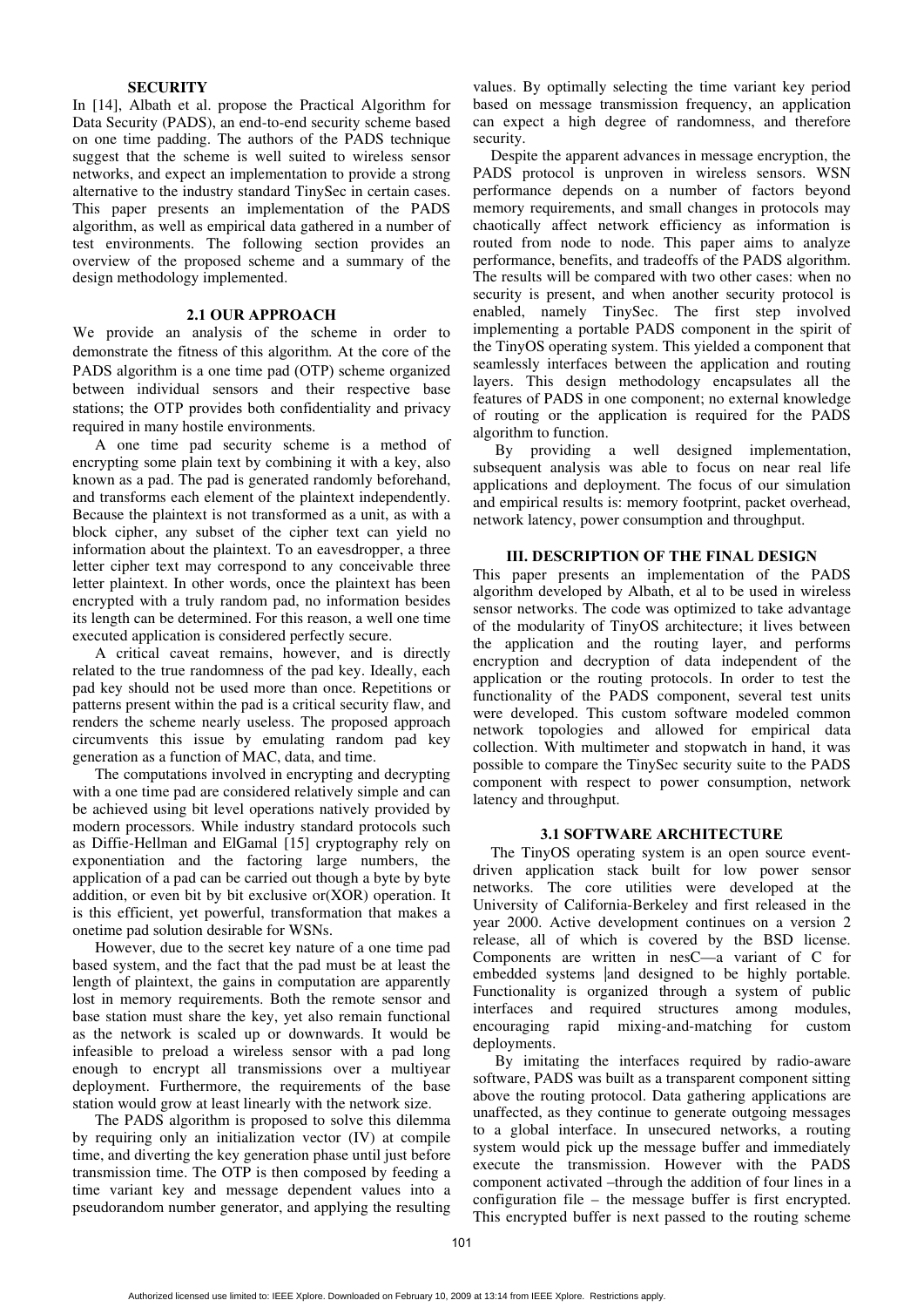as if no detour had taken place. Such a design allows for the rapid deployment of a PADS-based security protocol, as current projects require little-to-no modification.

The software layers of the three protocols under the microscope are graphically depicted in Figure 3. For the developer, the PADS component implements two major interfaces: Send and Receive. Encryption and decryption takes place within these events, as the one time pad cannot be calculated without an entire message payload. Per the published algorithm, the message authentication code is combined with a section of the time variant key to yield a stream of pseudorandom bits. This pad is conveniently the same length of the message payload itself, so both buffers are combined using the exclusive-or bit operation. Assuming the base station and remote mote are time synchronized, each party has enough information to recompose the pad.

This module also provides the Intercept interface, however it does nothing more than pass the message buffer to the application level. As each remote sensor has a unique time variant key coordinated with only the base station, it would be useless to attempt to decrypt messages in transit. Some components, however, may still be able to usefully act upon the message buffer. A secure hierarchical aggregation module may be implemented at near application level, and could depend on the Intercept event. For this reason, the PADS component provides the Intercept interface for flexibility and developers' convenience.



(c) PADS enabled

Figure 2: A network of 18 nodes with costs and bandwidth

The lower level interfaces SendMsg and ReceiveMsg are not provided. Both are typically used by a routing layer to direct message packets along specific paths or individual nodes. While this is an attractive functionality to provide, the PADS algorithm cannot be efficiently implemented as a hop-by-hop scheme. Doing so would require a large chunk of memory that could not scale well with network size. The PADS component expects to communicate with a single other node, the base station. For local inter-node communication, a separate parameterized interface of SendMsg should be included by the application developer.

# **IV. RESULTS AND DISCUSSION**

After coding the PADS algorithm into a discrete TinyOS component, a number of experiments were performed to

measure performance. Data was gathered concerning power consumption, network throughput, and latency. These three metrics are probably the most important aspects in describing a security protocol, and represent many of the tradeoffs involved. To quantify PADS performance, the same experiments on two additional protocols: a group with no security and a group with TinySec were conducted. In addition to this empirical data, we present theoretical and methodological differences among approaches.

#### **4.1 MEMORY REQUIREMENTS**

 In terms of memory requirements, we expect the control group to perform most efficiently. Since the PADS component uses libraries provided by TinySec, it is reasonable to assume that the compiler will include much of the TinySec code in the PADS binary as well. This suggests that a PADS-enabled binary should require the greatest amount of resources. In order to test the memory requirements of the various protocols, a simple network application was designed and compiled. An Ad hoc On Demand Distance Vector (AODV) component was included to simulate a routing protocol and control interactions with the hardware. The results parsed from the output of the nesC compiler can be found in Table 2. Overall, the results support our hypothesis. As expected, the PADS component indeed had greater memory requirements than both the Control and TinySec groups.

Table 2: Memory utilization of three security protocols on Motes

| Scheme               | RAM (Bytes) | ROM (bytes) |
|----------------------|-------------|-------------|
| MemTest no security  | 743         | 13770       |
| MemTest with TinySec | 1002        | 22886       |
| (authentication)     |             |             |
| MemTest with PADS    | 1606        | 30370       |

#### **4.2 PACKET STRUCTURE**

The packet size affects the computational/processing and the radio operation. Since they account for the majority of the power consumption, there is a direct correlation between the packet size and the power consumption.

Figure 3 shows the packet structure of the groups of interest. Compared to the control group, the PADS scheme has an additional 4 bytes overhead, equal to the size of the MAC key used for security operations. Compared to TinySec, we note that there are virtually no differences between the paclet structures. There is, however, a semantic difference as to the location of MAC; while in TinySec the MAC is at the end of the message, in PADS the MAC is coupled to the data message of the packet itself. This difference stems directly from the inherently different approaches to security of the two protocols, end to end and hop by hop. For instance, since PADS is end to end, the MAC should be included in the data field of the packet. This method allows encapsulation of the data, which is later deciphered at the end receiver.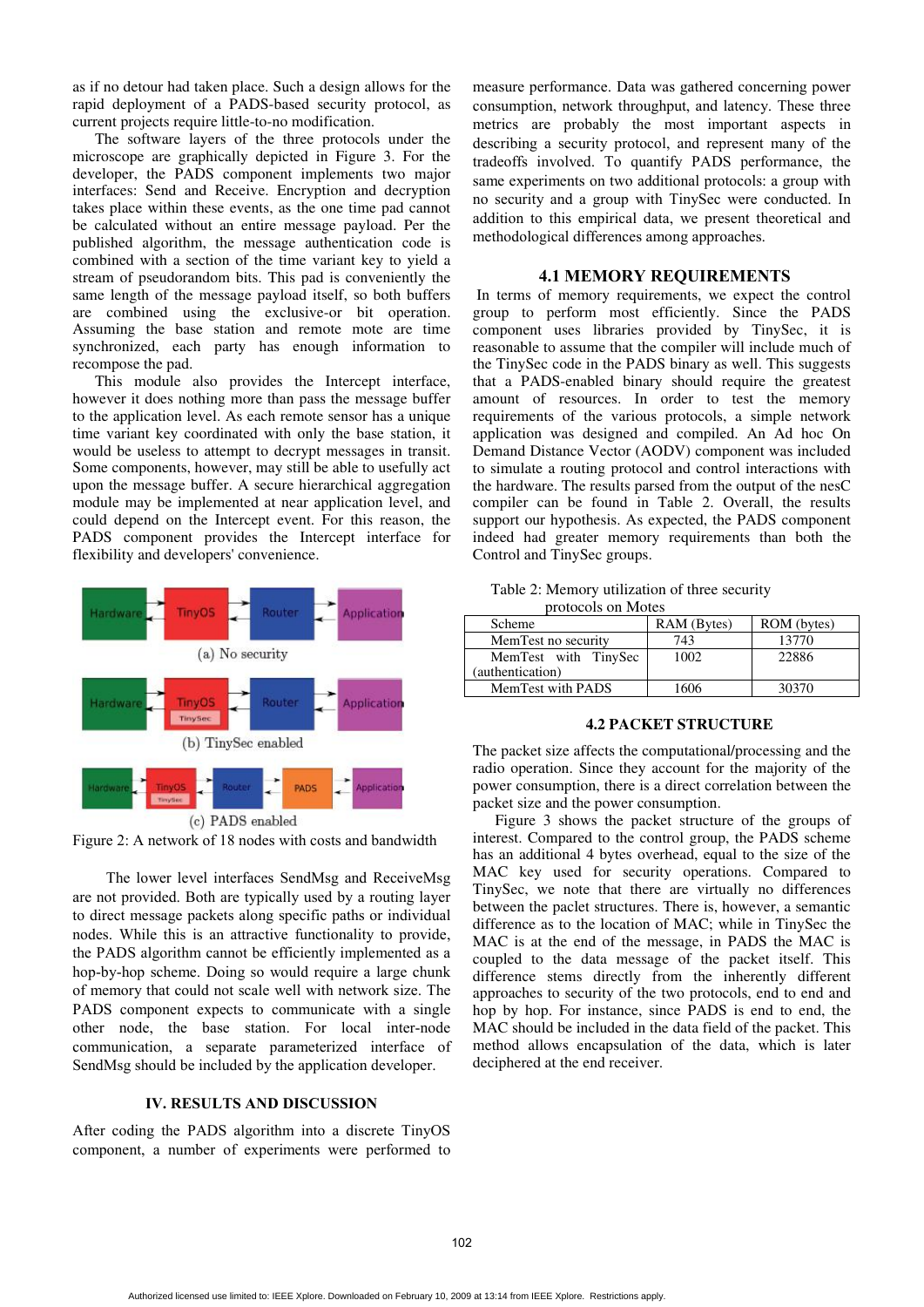

Figure 3: Packet structure of the three security schemes

#### **4.3 LATENCY**

To measure the latency of a reasonably sized WSN, it was necessary to design a routing level component for time synchronization. An accurate latency value—which is on the order of a few dozen milliseconds— becomes hard to achieve using multiple timers in a sensor network. Attempts to synchronize clocks across a WSN fall victim to the same latency as to be documented, while two way routing protocols are similarly difficult to implement. The network architecture designed in this paper simulates a multihop topology with a single timer—using just two nodes. A message is transmitted by a master node, which at the same moment begins a timer. The lower level routing protocol bounces this message back and forth between the master and slave node, imitating the process of passing transmissions along a path. After some even number of repetitions, the routing layer of the master node passes the message back up to the application layer, which again records a timestamp. By comparing the two timestamps with respect to the number of messages sent, one is able to determine the average network latency. Due to the flexibility of this design, it is easy to test various network sizes, for nothing but the number of bounces must be modified.

#### **4.4 POWER**

Applications were developed to realistically model network communications in a manner that also allowed for reasonable data collection. Power consumption was calculated both by the PowerTOSSIM [16] embedded systems simulator and by voltage monitoring of a distributed network. PowerTOSSIM is a utility provided by Harvard University to the TinyOS community that aims to accurately simulate discrete events across an arbitrary network topology. Extensive hardware data collection had taken place prior to PowerTOSSIM development, and yielded a detailed power model for the Mica2 sensor. The simulator takes advantage of the modular design of TOSSIM [17], the TinyOS simulator, to track events propagated within a simulation. By breaking down network events into atomic units, the simulator is able to determine the power costs of each computational cycle or hardware interrupt. Such a simulator made it possible to run thousands of tests for complicated network topologies of up to 75 nodes. Simulated networks of 10 or 20 nodes can be tested in greater than real time on a reasonably modern personal computer. However, as network complexity grows beyond 30 or so motes, the time requirements per simulation increase rapidly. While we could simulate 2 minutes in a network of 10 nodes in around 30 seconds, a network of 30

nodes could easily take 10 minutes. Time and computing constraints limited data precision of power consumption trials at networks greater than 25 sensors.



 The final results for the central processing unit's (CPU) power consumption and total power consumption are depicted in Figure 5a, and Figure 5b, respectively. The graphs show minuscule difference of the three protocols. There is little we can say with certainty about this data. The authors of TinySec demonstrate a 10% increase in power consumption when their encryption algorithm is enabled. As the PADS component is computationally less complex than the ciphers used by TinySec, we would expect an increase in power consumption by less than 10%. However, to show with sufficient precision (a percent or two) the gradation among the groups, simulations would need to have been run continuously for 10-15 weeks. Standard error calculations suggest each data point is reasonably precise, yet not great enough for true differentiation among groups. A future endeavor with a more relaxed time constraints, or perhaps cluster computing facilities, could produce more enlightening results.

We believe that the accuracy of our results can be improved significantly by increasing the virtual time of the experiment, the number of nodes, and the number of rounds of each of the experiments.